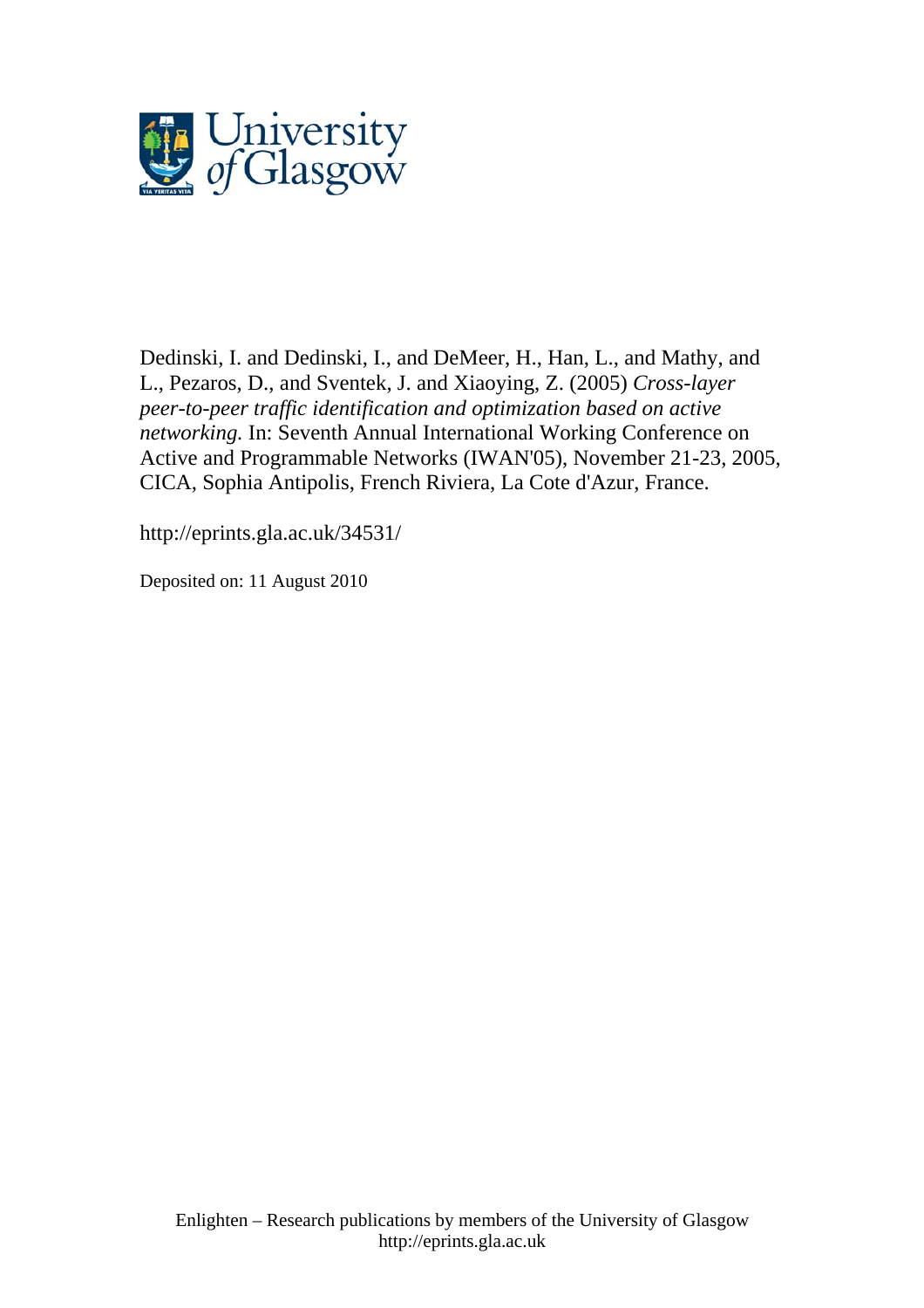# **Cross-Layer Peer-to-Peer Traffic Identification and Optimization Based on Active Networking**

I. Dedinski<sup>†</sup>, H. De Meer<sup>†</sup>, L. Han<sup>‡</sup>, L. Mathy<sup>§</sup>, D. P. Pezaros<sup>§</sup>, J. S. Sventek<sup>‡</sup>, Z. Xiaoying<sup>‡</sup>

† Department of Mathematics and Computer Science University of Passau Passau, Germany 94032 {dedinski, demeer}@fmi.uni-passau.de

‡ Department of Computing Science University of Glasgow Scotland, UK G12 8QQ {lxhan, joe, xyzhan}@dcs.gla.ac.uk

§ Computing Department Lancaster University Lancaster, UK LA1 4WA {laurent, dp}@comp.lancs.ac.uk

**Abstract:** P2P applications appear to emerge as ultimate killer applications due to their ability to construct highly dynamic overlay topologies with rapidly-varying and unpredictable traffic dynamics, which can constitute a serious challenge even for significantly over-provisioned IP networks. As a result, ISPs are facing new, severe network management problems that are not guaranteed to be addressed by statically deployed network engineering mechanisms. As a first step to a more complete solution to these problems, this paper proposes a P2P measurement, identification and optimisation architecture, designed to cope with the dynamicity and unpredictability of existing, wellknown and future, unknown P2P systems. The purpose of this architecture is to provide to the ISPs an effective and scalable approach to control and optimise the traffic produced by P2P applications in their networks. This can be achieved through a combination of different application and network-level programmable techniques, leading to a crosslayer identification and optimisation process. These techniques can be applied using Active Networking platforms, which are able to quickly and easily deploy architectural components on demand. This flexibility of the optimisation architecture is essential to address the rapid development of new P2P protocols and the variation of known protocols.

## **1. Introduction and Motivation**

P2P overlays do not adopt any notions of centralised management nor do they employ the traditional static client/server paradigm. Most of the peers in a P2P network are symmetric and can allow their resources to be shared amongst other peers to deliver a common service [Ora01]. Consequently, within a file sharing P2P overlay every peer can simultaneously act as a server and a client, fetching and providing data objects that range from a few megabytes to approximately one gigabyte in size [GDS03]. By exploiting a user-configurable, arbitrary amount of peers' end-systems resources, a P2P overlay can perturb the Internet in new ways by constituting random nodes and portions of the network highly loaded for an unpredictable amount of time. Internet Service Providers (ISP)s can hence experience rapidly varying traffic patterns at non-statically-provisioned portions of their networks, which can adversely impact the network performance experienced by all traffic flows. For example, a recent study that analysed traffic collected from a 1 Gb/s link connecting an ISP backbone to several ADSL areas revealed that at least 49% of the overall traffic is due to P2P applications, as this has been reported by well-known transport port numbers [AG03]. In addition, it has also been recently reported that the proportion of P2P traffic on Tier 1 networks is steady if not increasing the last two years [KBB04]. This, coupled with the dynamicity of P2P traffic, can impact not only the peering relationships among ISPs, but also the volume-based charging imposed by upstream providers. Traditional tools for network management support quite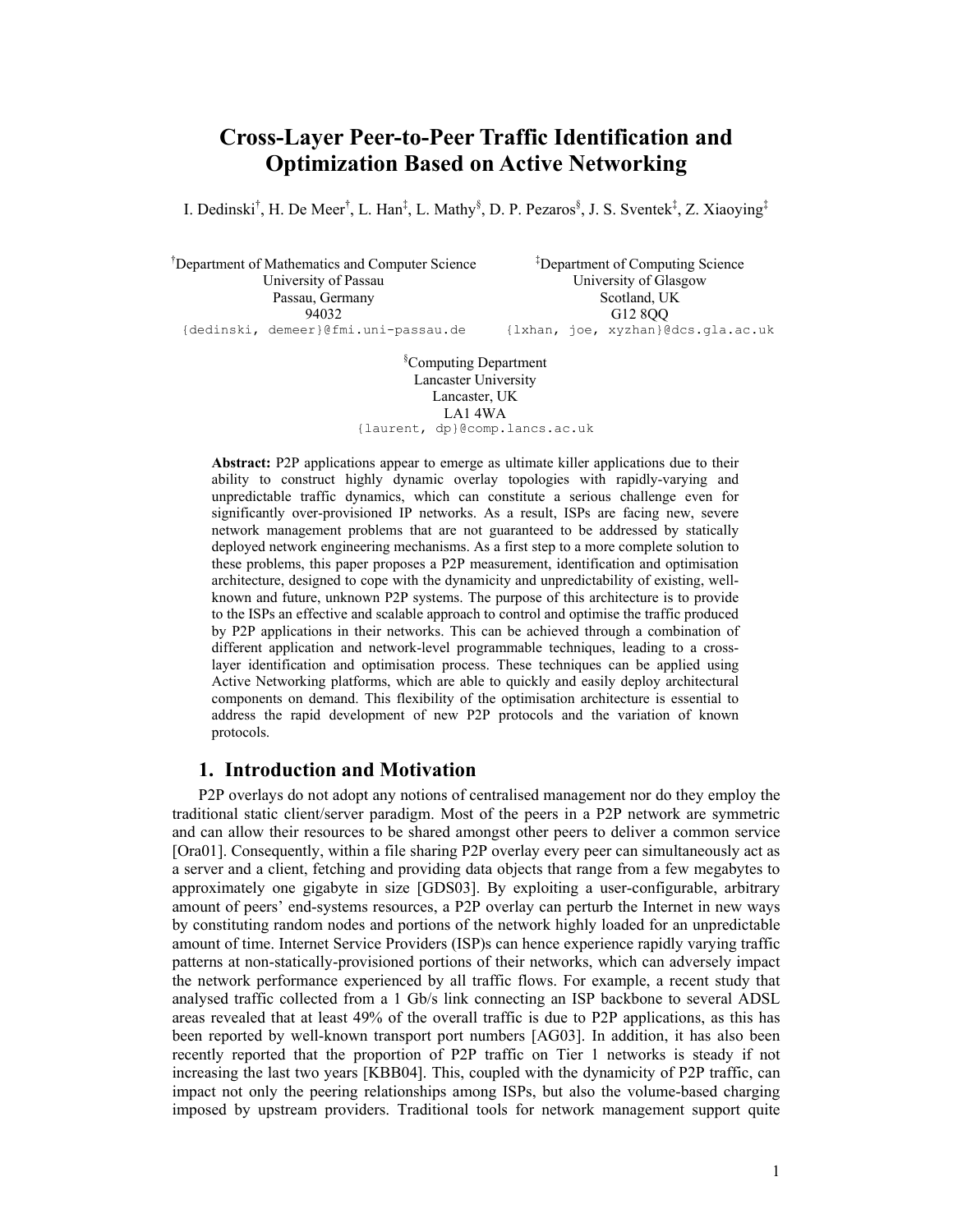static forms of network and traffic engineering usually based upon offline post-analysis of monitored data and estimated approximation of path, traffic and demand matrices [GR02]. However, the rapidly varying traffic patterns expected by P2P flows are not addressed by such tools, since P2P requests are not guaranteed to be addressed to a few popular servers, as is the case for the client-server environment [SW02]. Rather, the main dynamic of P2P systems is the advertisement of new data objects, which can appear at arbitrary peers [GDS03], and hence operators are in need of more dynamic (real time) mechanisms to provide fine control over the network-wide P2P traffic flow.

A longer-term perspective of P2P dynamics is the constant evolution of P2P protocols and the creation of new P2P applications, which are rapidly spreading over the Internet. The P2P phenomenon is still relatively recent and does not conform to any standards or rules regarding program interfaces, connection behaviour, etc. The mutation of the P2P protocols as well as the appearance of new protocols makes tracking of P2P traffic steadily more complicated and static planning of network resources less successful. The P2P community is averse to ISP control of any kind and invents protocols that attempt to prohibit and avoid traffic identification, shaping and blocking. An ISP, therefore, needs to track actual P2P development and to adapt on new techniques and protocols quickly.

The *store-compute-and-forward* model of operation facilitated by network node programmability is particularly suitable for such dynamic, non-standardised and highly unpredictable systems. The additional intelligence and control that is integrated with the network's main forwarding operation can be exploited to provide for dynamic identification of P2P traffic, and consequently for network performance optimisation in the onset of P2P activity. Such traffic control enforcement can also employ application-aware programmable mechanisms that do not simply shape and block P2P traffic, but favour well-behaved P2P systems and optimise the overall resource utilisation of the network.

This paper focuses on the investigation and deployment of a synergistic network-layer and application-aware programmable framework aimed at measuring, managing, and optimising the performance in networks that support P2P applications. Section 2 discusses existing P2P identification and optimisation approaches and raises its limitations. Section 3 describes the architectural properties of an always-on programmable system that exploits network and application-level knowledge to synergistically detect and the onset of P2P activity and employ traffic optimisation algorithms over both the overlay and the physical network topologies. Preliminary analysis has initially focused on the network-level identification of P2P flows based on their internal traffic behaviour, and comparison between the performance characteristics of P2P and non-P2P flows are presented in section 4. In addition, wavelet analysis results that demonstrate the existence of discriminating information within P2P traffic behaviour are presented. Section 5 concludes the paper and outlines future work directions.

# **2. P2P Traffic Identification and Optimization Challenges**

Currently, there are three, widely-used approaches for passive P2P traffic identification: application signatures, transport layer ports and network/transport layer P2P pattern recognition based on heuristics. The application signatures based approach [SSW04] searches for protocol specific patterns inside the packet payloads. The simplicity of this method is obvious, but it also introduces some important problems. First, it cannot be adapted automatically to unknown, recently-introduced P2P protocols. Enhancements to existing protocols, as well as the appearance of new protocols, occur frequently. Second, applicationlevel pattern search in each transport packets creates a higher load compared to other network and transport-layer-based approaches. Finally, some P2P protocols avoid payload inspection by using encryption algorithms. The transport layer port identification [SW02] solves the last two problems. It is easy to use, does not produce too much load at the measurement nodes and does not rely on inspecting application payloads. This method suffers from inability to adapt to modified or recently-introduced protocols. Furthermore, many P2P applications have begun using variable or non-P2P port numbers (HTTP, FTP, etc.) to deliberately avoid port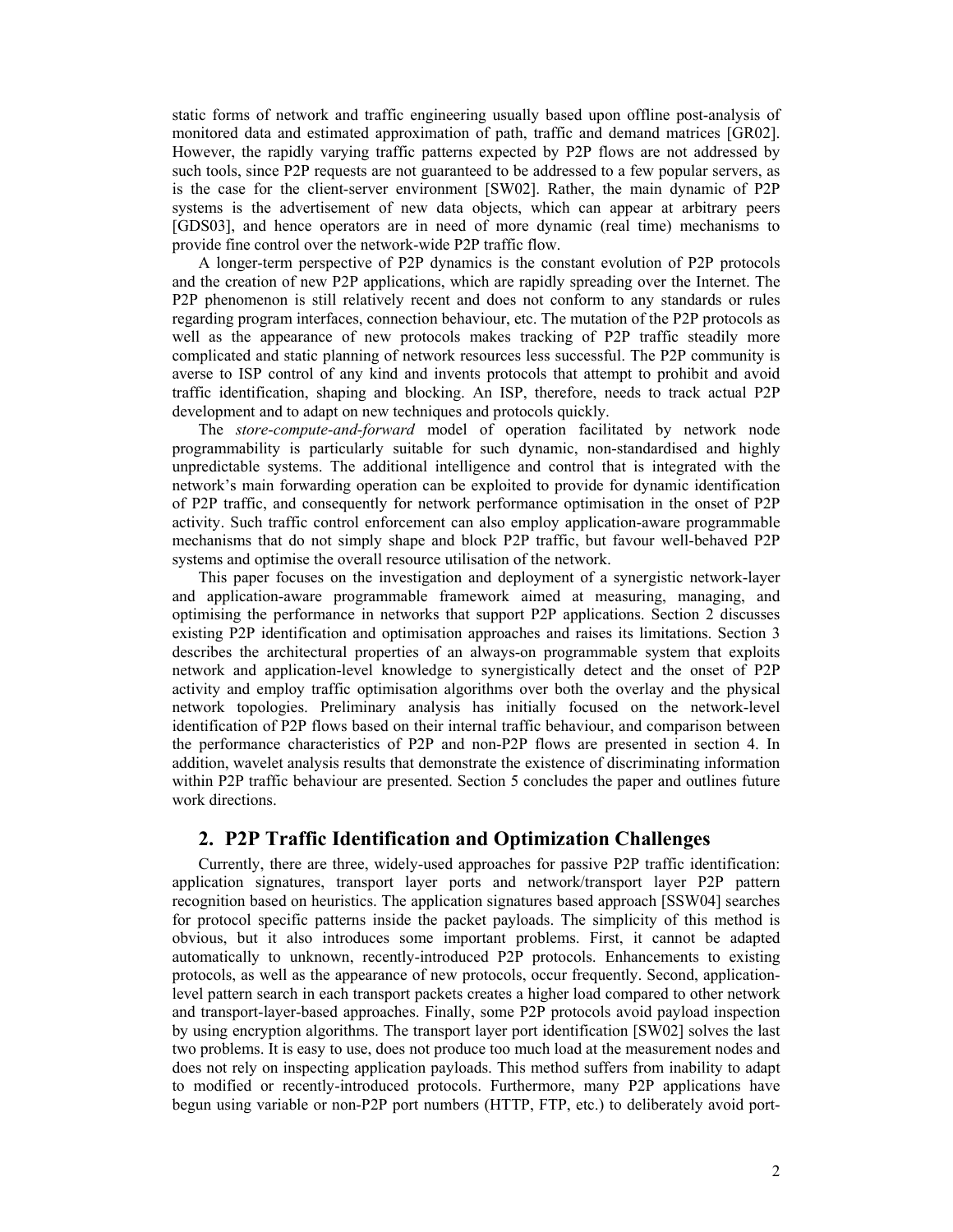based identification and allow P2P communication through firewalls. As a result, port-based P2P identification highly underestimates the actual P2P traffic volume [KBB03]. Heuristic based network/transport layer approaches [KBB03, KBF04] use simple network/transport layer patterns, e.g. the simultaneous usage of UDP and TCP ports and the packet size distribution of a P2P flow between two peers. This method gives good performance for existing P2P protocols and can even be used to discover unknown protocols. The problem here, however, is that it is straightforward to construct a new P2P protocol, effectively avoiding the proposed heuristics. Recently, it has been suggested that the observation of host behaviour and the identification of social, functional and application-level patterns therein can lead to accurate traffic classification that obviates the aforementioned concerns [KPF05].

Active P2P traffic identification approaches (active probing) have been used to traverse and gather topological information about different types of P2P networks [Gnu, Tuts04, KaZ]. These approaches use some probing peers called *crawlers* to connect to a desired P2P network. The crawlers then issue search requests and collect the IP addresses of the answering peers. By collecting these addresses, one can reconstruct the overlay topology of the P2P network. One obvious advantage of constructing such a topology is that subsequent P2P traffic measurement and identification needs to concentrate only on flows coming from or directed to IP addresses collected by the crawler. This improves the identification performance considerably and is an example of how application-aware, active probing can support passive P2P identification approaches. On the other hand, active probing has its limitations. In the eDonkey network, for example, it is only possible to discover the eDonkey superpeers in an efficient way. Identifying eDonkey clients can be done efficiently by using passive P2P identification approaches, which track flows coming from and directed to eDonkey superpeers. Therefore, a combination of application-aware active probing and network-level passive identification techniques is a promising strategy.

As it has already been mentioned, network-layer controlling techniques do not consider preserving or even improving the functionality and performance of the P2P network. This goal can be achieved by using application-layer optimisation approaches [ADD04, Fry99, DeMeer03, GDS03, LHK04, LBB02, THH04], which all rely on P2P traffic redirection, shaping or proxy caching. These approaches work fine for a big number of P2P protocols, which are still widely open (not encrypted and can be reverse-engineered), so the redirection and shaping are possible. Application-aware programmable mechanisms can transparently provide for micro-services such as application-level routing, and application-specific resource discovery and differentiation. An ISP-controlled overlay mesh can be established in this way to manage the associated (P2P) traffic flows, through an understanding of application-specific data transfers without knowing the details of the underlying physical network. However, application-level approaches are strongly dependent on application-specific semantics. A programmable networking infrastructure that enables the deployment of specific applicationaware optimiser and identification components for new, recently reverse-engineered P2P protocols is required,

On the other hand, network-layer controlling techniques (shaping and blocking) do not depend on application protocol internals. The combined use of both network-level and application-level optimisation techniques to enforce control mechanisms to optimise the overall network operation opens new promising grounds for research and, at the same time, yields many integration issues. A straightforward example of such synergy is to force P2P clients to use a certain application layer optimisation service provided by the ISP by blocking and shaping non-conforming P2P traffic at the network layer [MTT03].

#### **3. Architectural and Experimental design**

This paper describes an always-on Monitoring Measurement and Control (MMC) architecture for P2P identification and network optimization deployed on programmable nodes at strategic points in the network. The choice of these points depends on numerous factors such as programmable node performance, and network topology and load. Instead of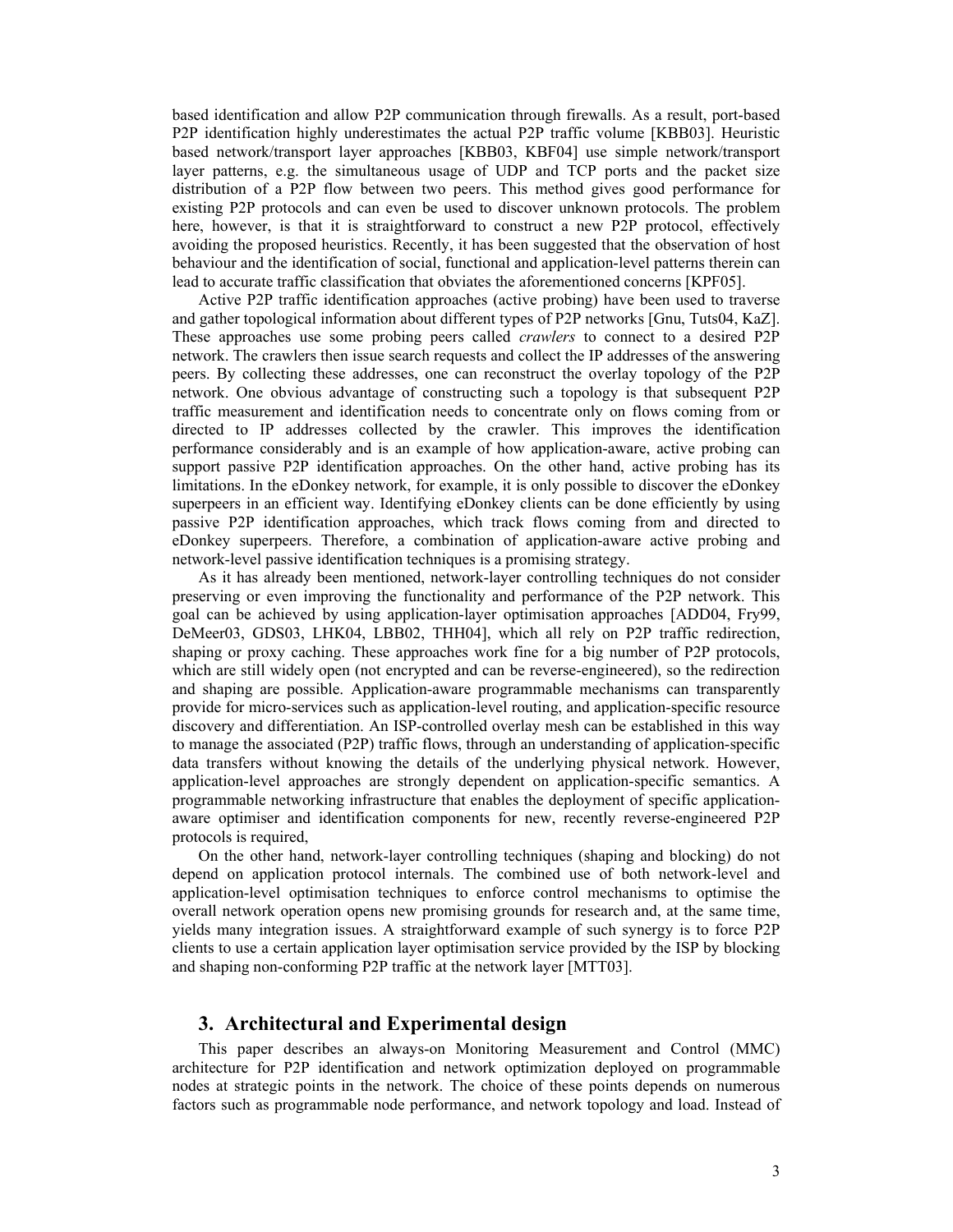statically specifying strategic points, MMC relies on the dynamic instantiation of ALAN proxylets [Fry99] to allow the on-demand installation and removal of components at different programmable network nodes. Such approach also allows the fast deployment of applicationspecific modules for P2P protocols that have been newly reverse-engineered. The ALAN infrastructure operates synergistically with the LARA++ active router framework, essentially offering an additional application-specific programmable layer. LARA++ is a software implementation of a programmable router that augments the functionality of a conventional router/host by exposing a programmable interface, allowing active programs -referred to as active components- to provide network level services on any packet-based network [SFS01]. Figure 1 shows the coarse structure of the proposed architecture. It is divided in three processing planes spread across the network and application layers. These planes try to synergistically address the identification and optimisation challenges presented in section 2. Additionally, a communication module is used to exchange locally collected data among programmable nodes. Its purpose is to enable global identification and optimization of P2P traffic. The communication module can for example be implemented in a centralistic way (programmable nodes exchange information through a central database server). Other possible communication approaches like the construction of a decentralized programmable node overlay structure.This paper does not rely on any particular design of the communication module.



**Figure 1:** Architecture – Two Layer Programmability

#### **Measurement and Identification Planes**

The measurement plane takes as input the traffic, passing through its network node. It captures and aggregates relevant microflow patterns used for traffic clustering. A microflow can be easily identified at the network layer by a 5-tuple including the source and destination IP addresses, transport protocol and transport layer source and destination port numbers, if not encrypted [CBP95, Cla94]. In contrast to common passive flow measurement systems that only record aggregate flow indicators [Bro97, NFL], the flow-based classification and measurement employed by this architecture needs to keep per-packet state in order to compute performance properties such as packet inter-arrival time and packet size distributions. Such state needs to be captured continuously but at the same time reduced at a minimum by periodically substituting per-packet information with aggregate statistics. Packet timestamps and lengths kept for each active flow are being periodically aggregated by the pattern detection measurement modules to distribution summary statistics. The raw indicators are subsequently removed from the flow table. Further state reduction through sampling is considered with systematic count-based sampling schemes being appropriate candidates due to the simplicity of the sampling algorithm, but also due to its ability to capture the traffic's burstiness and produce accurate approximation of the parent population for both single and multi-point performance metrics [CPB93, Zse05].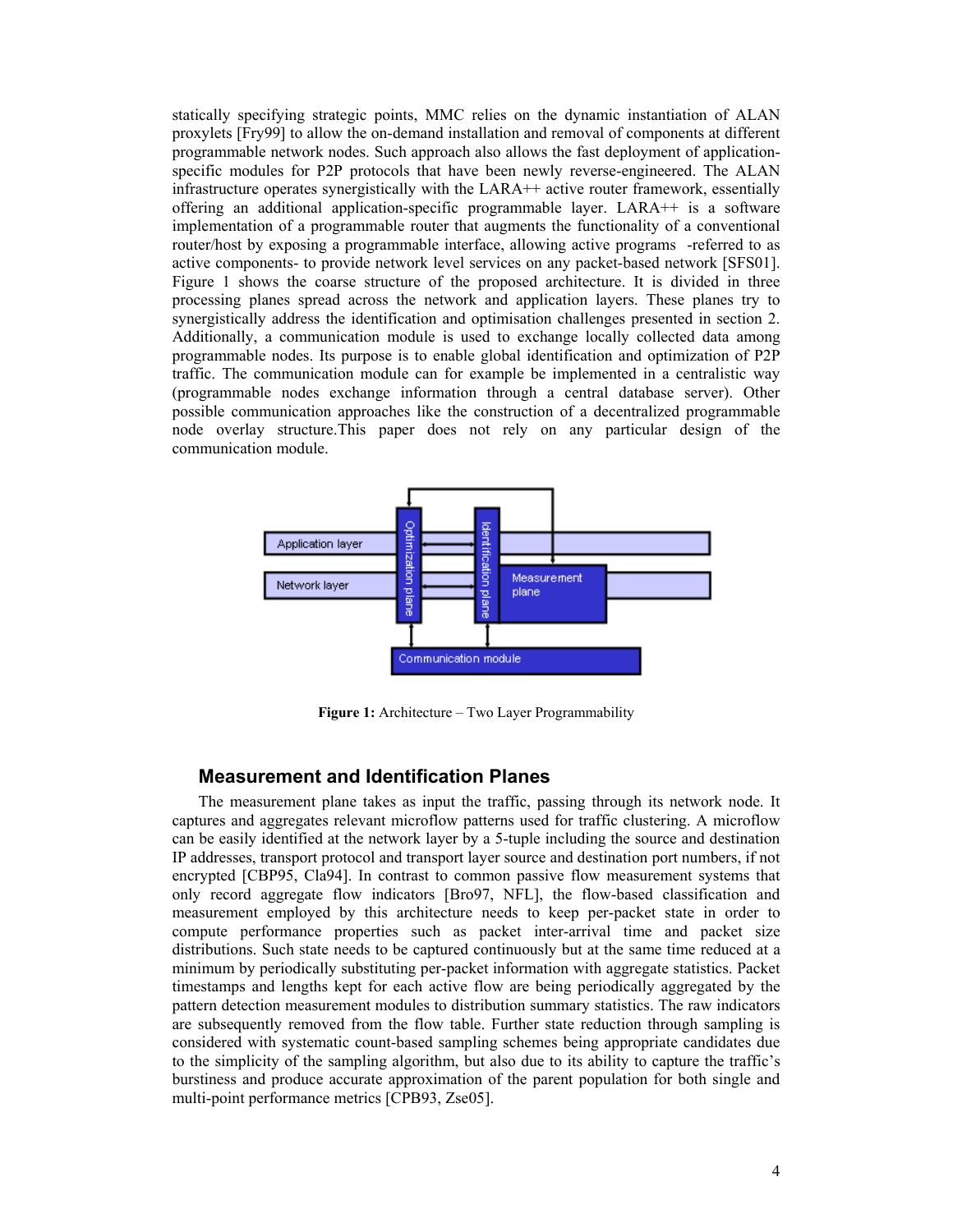

**Figure 2:** (a) Identification-Measurement Plane and (b) Optimization Plane

Figure 2(a) presents a more detailed view on the components of the identification and measurement planes. Plug-in measurement modules that are implemented as ALAN proxylets act as microflow pattern detectors and periodically compute properties of the identified microflows in order to classify them into similarity classes, according to some per-packet and/or inter-packet characteristics. Estimates of the packet size distribution, for example, can be used to distinguish bulk from interactive and signalling TCP flows. Although this can prove more challenging than exploiting simple heuristics, interactive flows' dependence on user-behaviour can be revealed from the periodicity of their time series as well as from their distribution's heavy tails. The main dynamic behaviour of the measurement process lies in the ability of new instances of measurement-based pattern detector ALAN proxylets to be loaded on-demand to compute additional metrics. This also influences the operation of the traffic monitor and shaper which can be dynamically configured to record and deliver additional perpacket information passed to the corresponding microflow pattern detector. The microflow patterns collected at the measurement layer are stored in a flow database. The microflow classifier component, which is located at the identification plane, searches for correlations between microflows passing through this access point node. The microflows are clustered into *similarity classes* according to the patterns collected at the measurement plane. Supervised and unsupervised adaptive techniques for flow classification can be applied to discover similarity classes. A comparative study of classification (clustering) methods is presented in [Zai97]. Unsupervised techniques have the advantage of detecting new unknown traffic classes. The addresses of all source and the destination hosts producing traffic in the same similarity class are collected in the database. With this information, a topology can be constructed, containing all hosts that produce traffic belonging to that similarity class. The micro and macroflow information (patterns, similarity classes) is stored with some history, which allows the correlation of flows that are not necessarily passing through the instrumented node at the same time. The macroflow classifier uses the topology information to distinguish between P2P like traffic and non-P2P traffic. For example in P2P systems the participating nodes are mostly acting both as client and server. A P2P topology collected by the macroflow aggregator would thus contain incoming and outgoing flows for the most of the nodes. On the other hand, a topology collected for the HTTP protocol would have a two level hierarchical structure, with each node uniquely identifiable as a server or a client. And a DNS topology would have a multi level hierarchical structure. The knowledge about the topology is a powerful traffic identification criterion, which can help to identify even unknown traffic. The macroflow aggregator exports its macroflow knowledge to the other programmable nodes by using the communication module. Respectively, the macroflow classifier uses macroflow information coming from the communication module to construct a local view of a certain traffic topology and to decide whether it is P2P like.

Finally active crawler ALAN proxylets are dynamically loaded at the application layer to traverse and discover the overlay networks of reverse-engineered P2P protocols. The results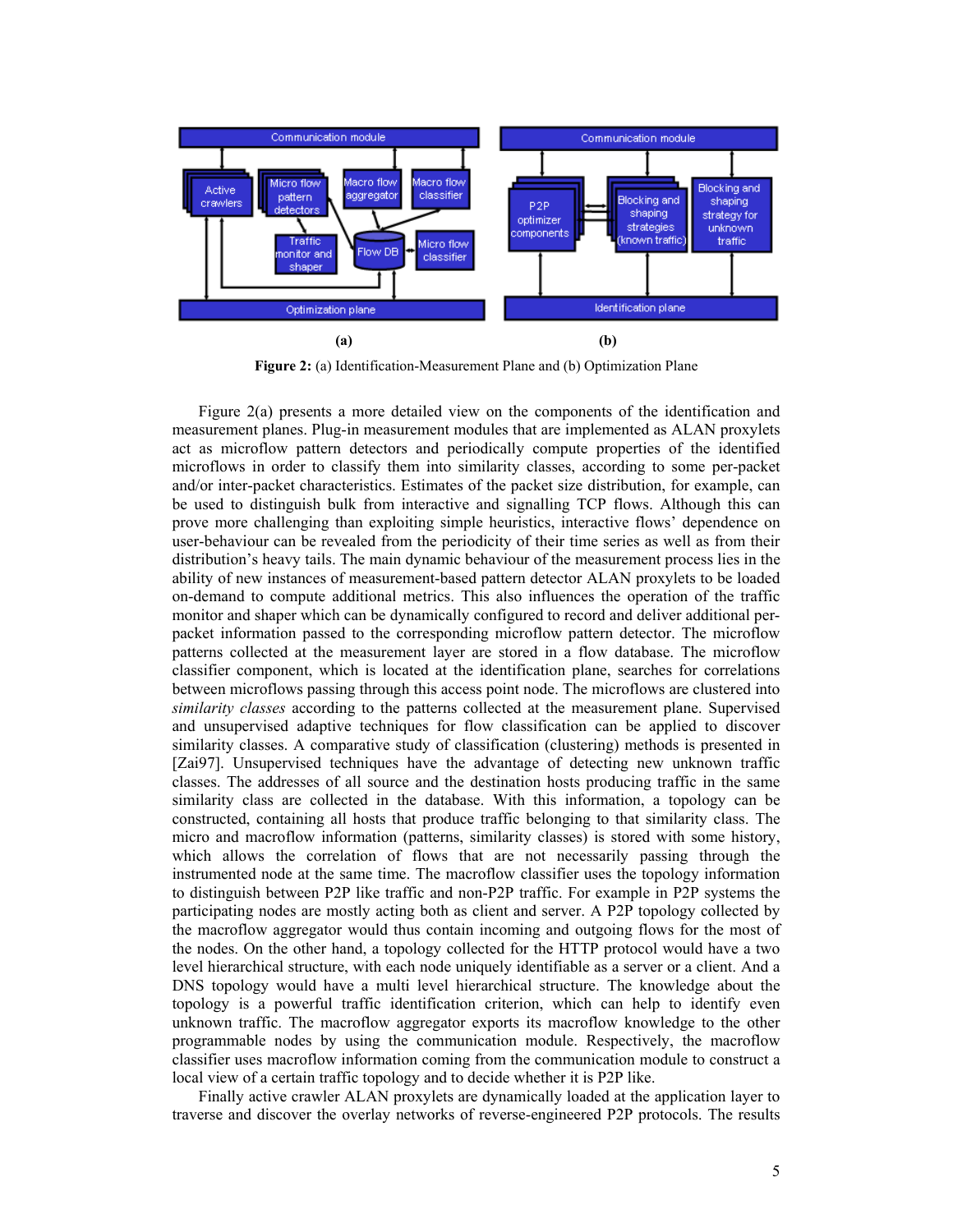of the crawlers are stored into the flow database and are compared with the results of the identification components at the network layer in order to improve and verify the performance of the latter.

### **Optimization Plane**

Based on the information collected and produced by the measurement and the identification planes, optimization and manipulation actions regarding identified P2P protocols can be taken at the optimisation plane (Figure 2(b)). The blocking and shaping component for unknown P2P traffic initiates network level actions, without semantic knowledge about a P2P protocol. Such actions can be priority-based routing, complete blocking or bandwidth limits for certain traffic flows (similarity classes). These actions may have regional or global character. The P2P optimizer components do not block or shape P2P traffic, but instead redirect it, thus avoiding network congestions and at the same time improving the P2P network performance. Different application-level optimization techniques are applicable for different P2P protocols, so the application optimizer component has to be adjusted to a predefined set of supported applications. Some of the application level techniques need to install blocking or shaping strategy components for the network layer to prohibit P2P traffic to run around the optimizing entities (P2P caches, proxies).

#### **Experimental Design**

A critical aspect of the methodology described above is to determine the network-level characteristics of P2P application traffic of relevance to different microflow pattern detectors. An isolated network tracing environment has been constructed to capture traces of synthetic traffic from a number of P2P applications. An eDonkey-specific setup using this environment is shown in Figure 3 below.



**Figure 3:** Experimental Packet Capture Environment

Isolated experimental configurations have been setup in three participating sites (universities of Glasgow, Passau, and Lancaster), and initial tests using the eDonkey protocol have been conducted. No other network traffic was active on the sub-nets behind the isolation routers, although the traced traffic was subject to variable delays due to congestion in the campus intra-networks and the Internet. The analysis discussed below was with respect to a single content-providing peer interacting with a single downloading peer at a remote site. After a short search for the content at the superpeer, the downloading peer initiated the download of a 600 MB file from the providing peer. Full packet traces were recorded at the edges of each isolated configuration by GPS-synchronised GigEMON passive monitoring systems, which are engineered to perform lossless, full-packet capture of traffic in both directions to disk storage [End].

# **Pattern Detection Methodology**

The initial approach to detecting network-level packet patterns is to look for specific temporal behaviours associated with the packets in a P2P micro-flow. For time-dependent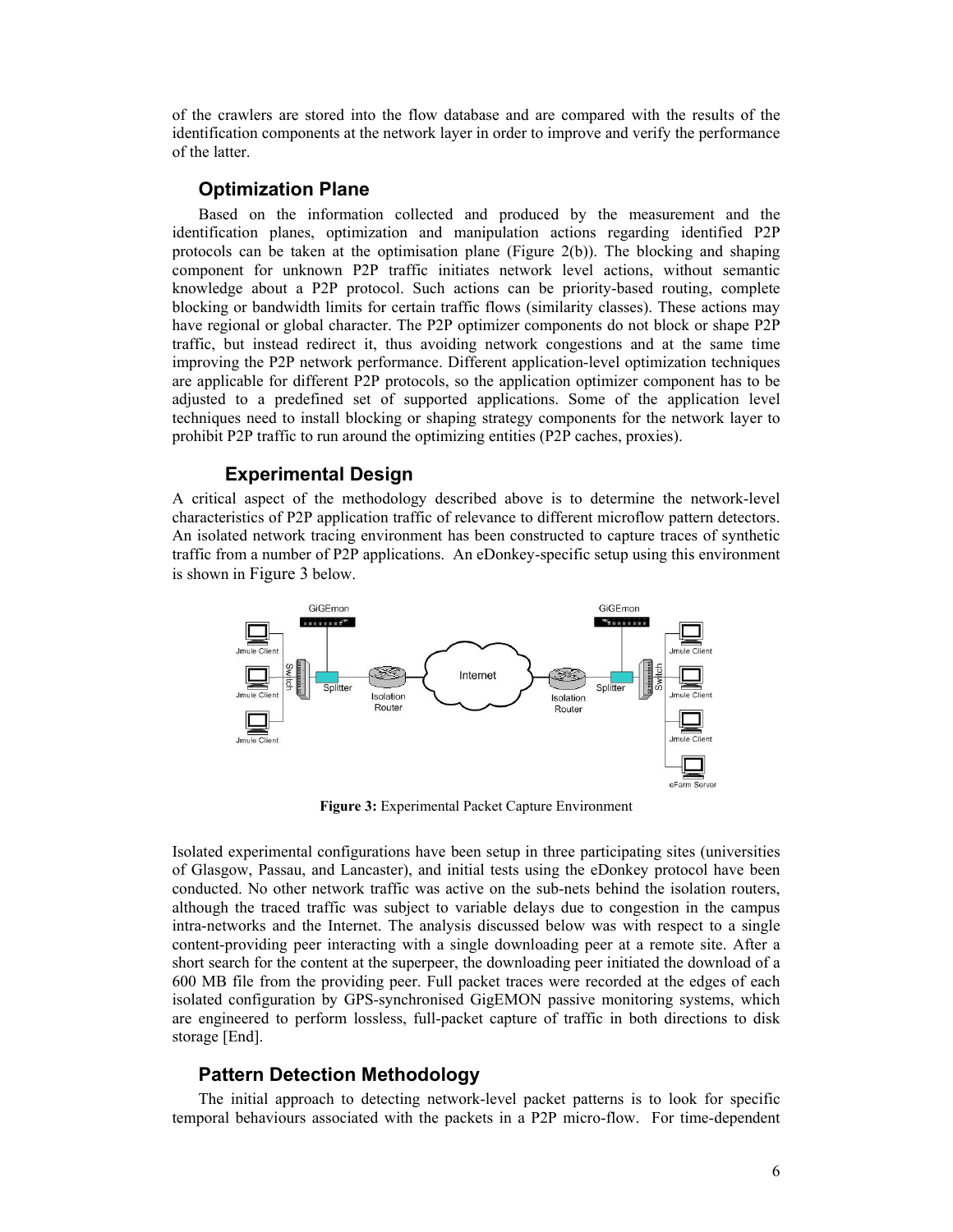processes that are stationary, the traditional approach is to perform a Fourier analysis of the signal, thus converting the large number of experimental data points to a small, bounded number of coefficients for the Fourier basis functions in the Fourier expansion of the signal.

Due to the time varying nature of the Internet, one does not expect the temporal behaviour of a micro-flow to be stationary. Wavelet analysis techniques [Chu92] have been developed to address temporal behaviour that is non-stationary. Wavelet techniques exhibit good time resolution in the high frequency domain (implying good localization in time) as well as good frequency resolution in the low frequency domain [AV98].

For a non-stationary signal, wavelet analysis can determine sharp transitions simultaneously in both frequency and time domains. This property of wavelet analysis makes it possible to detect *hidden* but highly regular traffic patterns in packet traces. The result of wavelet analysis is a small, bounded number of coefficients for scaling and wavelet basis functions.

Initially, the collected eDonkey traces have been subjected to wavelet analysis to understand whether such analysis provides the ability to distinguish eDonkey traffic from non-eDonkey traffic. To that end, analysis results for an FTP session transferring the same file in the experimental environment are provided for comparison with the eDonkey analysis results in the following discussion.

#### **4. Preliminary Analysis and Results**

Before discussing the results of wavelet analysis, it is informative to first look at various statistical characterizations of the measured traces. The initial focus has been with respect to packet inter-arrival time and packet size distributions.

Each flow consists of control packets used by the applications to locate and initiate data transfers and data packets that correspond to the actual download of the requested content. The packet patterns for these two, different sub-flows are expected to exhibit significantly different characteristics, since the control/signalling traffic is an RPC-style interaction at the application level, while the data traffic is more characteristic of an asynchronous, reliable flow from the *server* to the *client*. Therefore, signalling and data traffic are considered separately below.

#### **Inter-arrival Time Distributions**

Figures 4 and 5 below show the probability/frequency distribution functions for the interarrival time distributions for the data and signalling sub-flows, respectively. Two observations are immediately obvious from these figures:

• The data streams exhibit resonances at the same values of packet inter-arrival time; even though the resonance at  $10^{-4}$  seconds for the p2p data sub-flow is more pronounced than for the ftp flow, it is not sufficiently significant to confidently discriminate between eDonkey and FTP based upon this evidence alone.



**Figure 4:** Probability distribution as a function of packet inter-arrival time (in seconds) for (a) eDonkey data and (b) ftp data flows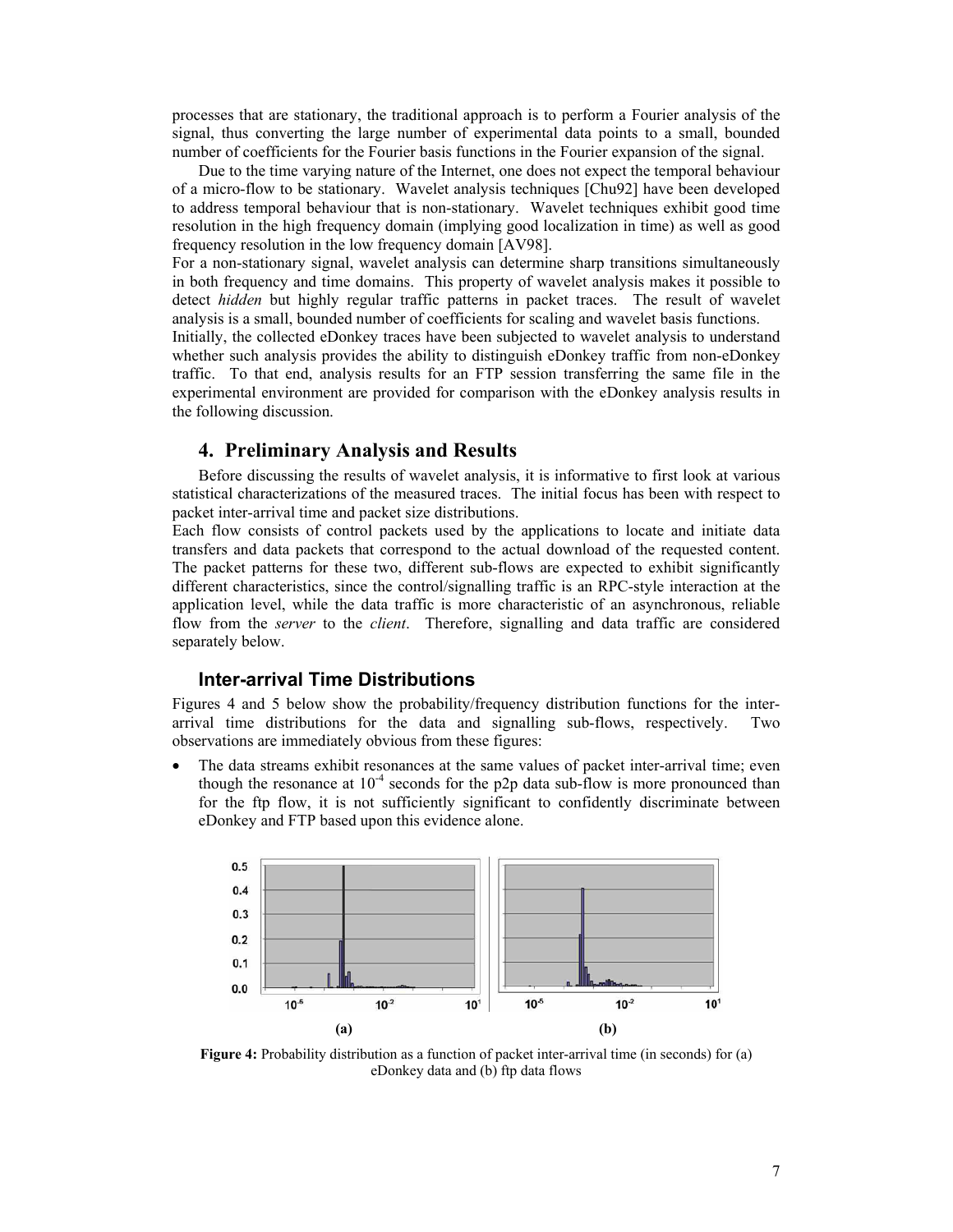• The signalling sub-streams, on the other hand, exhibit significant differences in their inter-arrival time spectra, especially for large inter-arrival times. If these differences persist over different congestion regimes of the intervening networks (to be established experimentally in future work), then it is feasible that high-confidence discrimination can be achieved with appropriate pattern matching filters.



**Figure 5:** Frequency distribution as a function of packet inter-arrival time (in seconds) for (a) eDonkey control and (b) ftp control flows

# **Packet Size Distributions**

Figures 6 and 7 below show the frequency distribution functions for the packet size distributions for the data and signalling sub-flows, respectively. Two observations are immediately obvious from these figures:

- The data streams exhibit strong resonances at essentially the same values of packet size; note that the p2p data sub-flow exhibits a small number of packets interspersed between the two strong resonances; it is not clear whether the presence of these intermediate packet size values is sufficiently significant to confidently discriminate between eDonkey and FTP based upon this evidence alone.
- The signalling sub-streams, on the other hand, exhibit differences in their packet size spectra, especially for large packet sizes. If these differences persist over different congestion regimes of the intervening networks (to be established experimentally in future work), then it is feasible that high-confidence discrimination can be achieved with appropriate pattern matching filters.



**Figure 6:** Frequency distribution as a function of packet size (in bytes) for (a) eDonkey data and (b) ftp data flows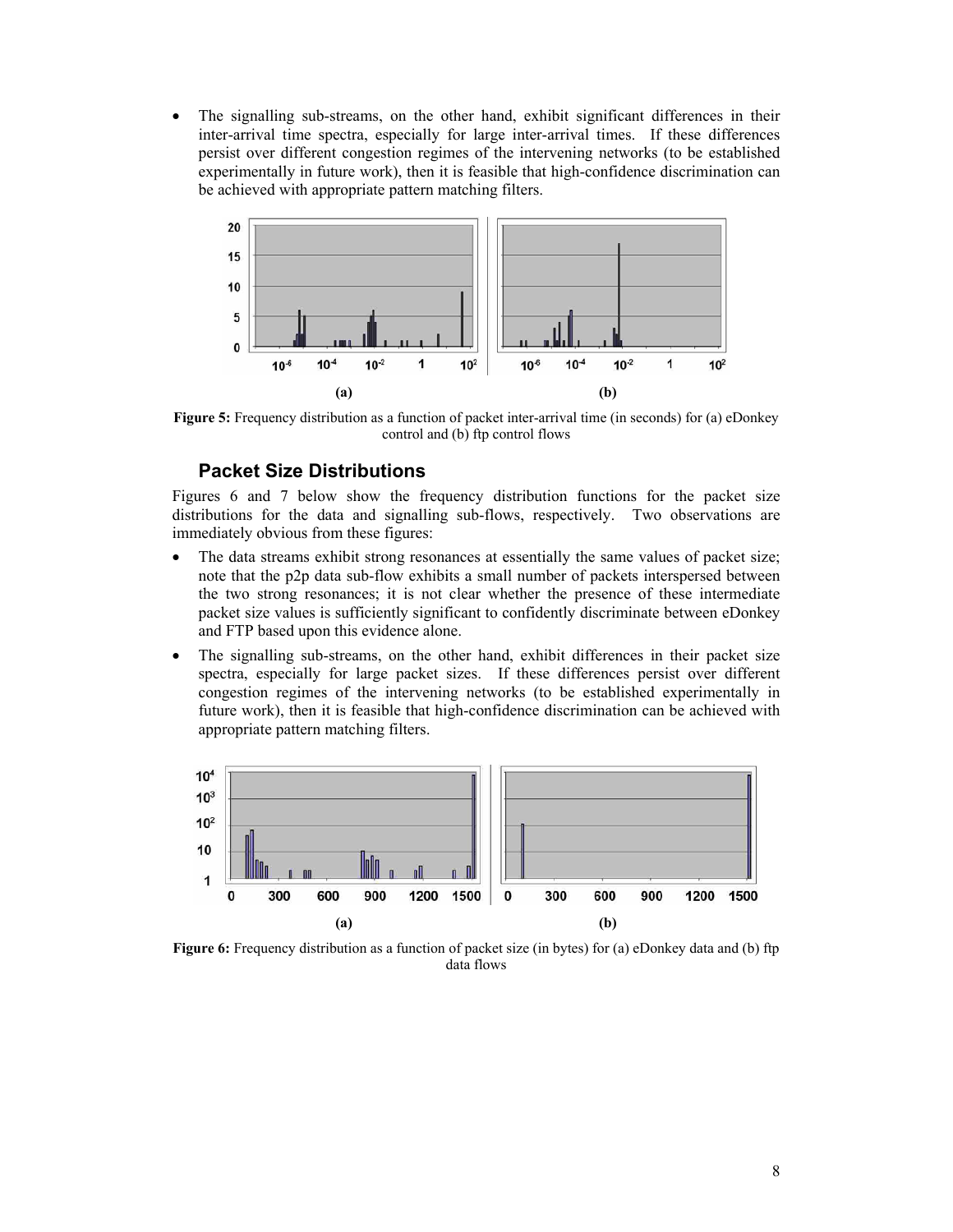

**Figure 7:** Frequency distribution as a function of packet size (in bytes) for (a) eDonkey control and (b) ftp control flows

Note that analysis by others has yielded similar insights [Nla]. The results for the signalling sub-stream, if they hold across congestion regimes, augurs well for developing pattern matching filters for detection of control sub-flows when the packets are encrypted, as most encryption schemes are packet-size preserving, modulo padding introduced to make the packet size a multiple of 4 or 8 bytes.

# **Wavelet Analysis**

 Despite the fact that the distributions for the p2p and ftp data flows shown in figures 4 and 6 do not show significant differences, scatter plots of these traces with respect to both attributes do show significantly more variation in the p2p trace than in the ftp trace (not shown due to space reasons). This indicates that there is scope for discriminating between such traces. The first attempt at such discrimination has been through the use of wavelet analysis. Only aspects of wavelet analysis that are critical to this application are discussed below; interested readers are urged to consult [DAU92] for more details.

In terms of wavelet theory, a signal  $Y^0(t)$  (e.g. bursty traffic) can be represented as:

$$
Y^{0}(t) = Y^{J}(t) + \sum_{j=1}^{J} detail^{J} \{Y(t)\}
$$
  
= 
$$
\sum_{k} a_{Y}^{J}(k) \varphi_{J,k}(t) + \sum_{j=1}^{J} \sum_{k} d_{Y}^{J}(k) \psi_{j,k}(t)
$$

where k and j denote time and frequency indices, respectively. The  $a_Y^J(k)$  are scaling (approximation) coefficients, and the  $d_Y^j(k)$  are wavelet (detail) coefficients. A scaling function with low-pass filter properties  $\varphi_{J,k}$  is used to capture an approximation signal (lowfrequency signal), and a wavelet function  $\psi_{ik}$  with band-pass filter properties is used to extract the detailed information (high-frequency signal).

Wavelet signal analysis consists of three primary phases:

• The **analysis** phase decomposes the data into a hierarchy of component signals by iteration. Starting with a signal *S*, the first step of the transform decomposes *S* into two sets of coefficients, namely approximation coefficients  $a_Y^1(k)$  and detail coefficients

 $d_Y^j(k)$ . The input *S* is convolved with the low-pass filter to yield the approximation coefficients. The detail coefficients are obtained by convolving *S* with the band-pass filter. This procedure is followed by down-sampling by a factor of 2, and this process is then applied to the down-sampled signal. At each iteration of this phase, the input is a signal of length N, and the output is a collection of two or more derived signals which are all of length  $N/2$ . We obtain the approximation signal at the highest level j and the collection of detail coefficients at each level until the end of decomposition.

• The **signal processing** phase compresses, de-noises and detects the underlying signal by modifying some wavelet coefficient values and then reconstructs the signal using these altered wavelet coefficients.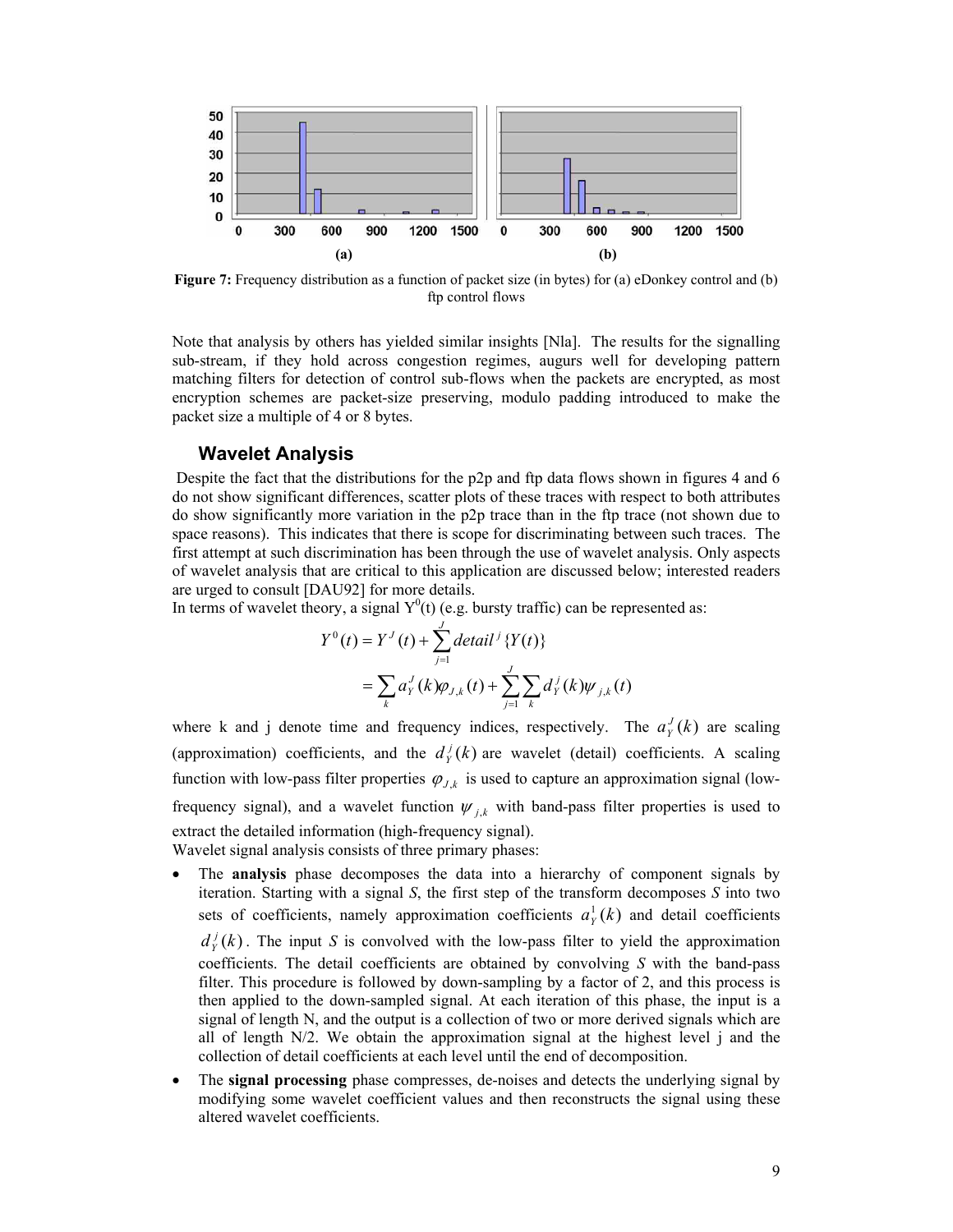The **synthesis** phase is the inverse of the iteration phase.

The wavelet coefficients are key to matching the spike pattern of a signal. By focusing on the Probability Density Function (PDF) of wavelet coefficients, one can determine the algorithm for selecting a suitable threshold and dropping non-significant coefficients when reconstructing the signal.

Tools to perform this analysis on micro-flow, inter-arrival time distributions obtained from the the experimental environment described in section 4 above have been developed and validated. These tools have been applied to the data sub-flow distributions shows in figure 4 above.

Exploration of the information resulting from these analyses is in its beginning stages; the initial focus has been to concentrate on measures of the significance of wavelet coefficients at each decomposition level, denoted by the index *j*. Table 1 below shows the significance for each decomposition level in the analysis of the p2p and ftp data sub-flow traces.

|     |                                                                        | $i = 3$ |  |  |
|-----|------------------------------------------------------------------------|---------|--|--|
|     | $\vert$ p2p   -5.3490   -4.5921   -4.0269   -5.0712   6.7115   -1.1379 |         |  |  |
| ftp | $\vert$ -9.6785   -5.3787   4.5109   -4.5486   4.8186   -6.0644        |         |  |  |

**Table 1:** Level-specific coefficient significance from wavelet decomposition

A particularly useful way to visualize the relationships between decompositions for different applications is to plot these values on a radar diagram. Such a diagram is shown in Figure 8 below. From this diagram, it is immediately apparent that the p2p trace is significantly different from the ftp trace at levels 1, 3 and 6. While Figure 4 did not provide sufficient information to discriminate between the two data flows, it is apparent that sufficient discriminating information is contained in the traces.



**Figure 8:** Wavelet coefficient significance per level for eDonkey and ftp data sub-flows.

# **Real-Time Considerations**

A micro-flow detector must detect patterns in real-time to feed the optimization layer in the architecture described in section 4. It is important to estimate the ability of a detector based upon wavelet analysis to function in real-time.

In order to perform a wavelet analysis to level N, a sufficient number of packets must be accumulated in the inter-arrival time histogram for a micro-flow such that 2N bins have nonzero frequency counts. For example, if analysis to level 3 is sufficient to discriminate the flows of interest, then 8 non-zero bins are required. In addition to considerations regarding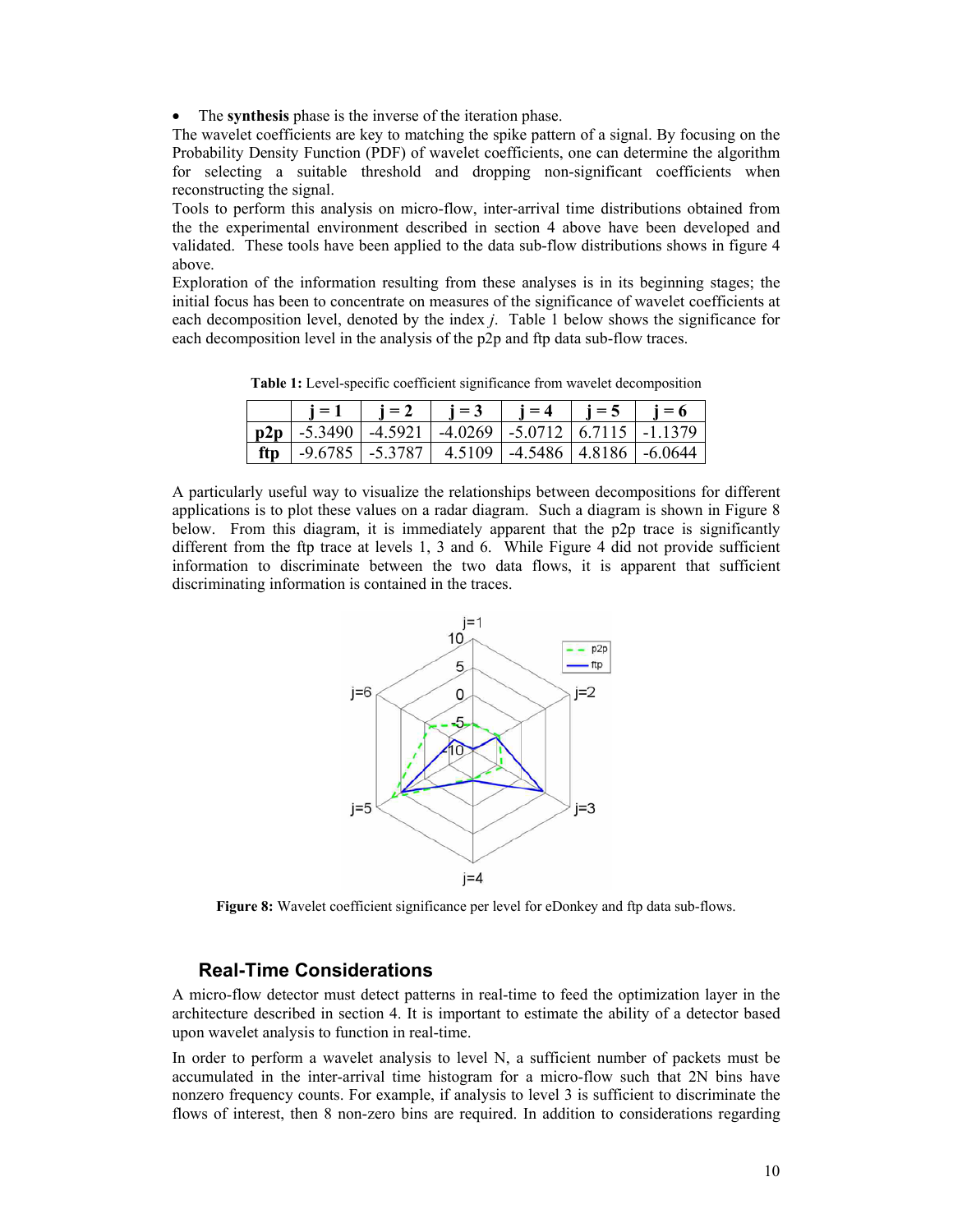minimum number of observations, one must also assure that the time duration of the observed portion of the flow is sufficient to mask any startup transients and to yield a distribution that is representative of the entire flow.

As with any predictive technique, the expected accuracy of predictions will improve if more data is available over which to perform the analysis. Given that most p2p sessions are operational for a long period of time, there is a tradeoff to consider between rapidity of prediction versus accuracy of prediction. Reduction of false positives, consistent with *rapid enough* prediction, is the long-term goal.

## **5. Conclusions and Future Work**

This paper has introduced an architecture for exploiting active/programmable networking techniques to manage p2p applications. Crucial to the success of an infrastructure based upon this architecture is the ability to detect onset of p2p activity by passively observing networklevel micro-flows. Application-level probing mechanisms can support the network-layer identification process, which can in turn be the basis for application-layer optimisation techniques that improve P2P performance.

The project has constructed an experimental infrastructure that enables the full packet capture of synthetic micro-flow traffic. The traces resulting from this synthetic traffic enables the assessment of a number of p2p pattern detectors for driving such management activities. The first analysis technique that has been assessed has been based upon the use of wavelets. Preliminary results indicate that these techniques may prove useful for constructing real-time p2p pattern detectors.

Future work will focus on extensive measurement and analysis of further invariant factors that can be measured in real-time to identify P2P activity in short timescales. Traces of a number of p2p and non-p2p applications will be captured and analysed to gain confidence in the efficacy of wavelet analysis.

## **References**

| [ADD04]     | F. U. Andersen, H. De Meer, I. Dedinski, C. Kappler, A. Mäder, J. Oberender, K.           |  |  |  |  |
|-------------|-------------------------------------------------------------------------------------------|--|--|--|--|
|             | Tutschku, "Enabling Mobile P2P Networking." LNCS, Vol. 3472: Wireless Systems and         |  |  |  |  |
|             | Mobility in Next Generation Internet: First International Workshop of the EURO-NGI        |  |  |  |  |
|             | Network of Excellence, Dagstuhl Castle, Germany, 2004.                                    |  |  |  |  |
| [AG03]      | Azzouna, N., B., Guillemin, F., Analysis of ADSL traffic on an IP Backbone link, in       |  |  |  |  |
|             | Proceedings of IEEE Globecom 2003, San Francisco, USA, December 1-5, 2003                 |  |  |  |  |
| [AH01]      | Ali N. Akansu, Richard A. Haddad. Multiresolution signal decomposition --Transforms,      |  |  |  |  |
|             | Subbands, and Wavelets. Academic Press, 2001                                              |  |  |  |  |
| [AV98]      | Patrice Abry, and Darryl Veitch, "Wavelet Analysis of Long Range Dependent Traffic",      |  |  |  |  |
|             | IEEE Transactions on Information Theory, Vol. 44, No. 1, pp.2-15, January 1998            |  |  |  |  |
| [Bro97]     | Brownlee, N., Traffic Flow Measurement: Experiences with NeTraMet, IETF, Network          |  |  |  |  |
|             | Working Group, RFC2123, March 1997                                                        |  |  |  |  |
| [CBP95]     | K.C. Claffy, H.-W. Braun, G.C. Polyzos, A Parameterizable Methodology for Internet        |  |  |  |  |
|             | Traffic Flow Profiling. IEEE Journal On Sketched Areas In Communications 13(8) (1995)     |  |  |  |  |
|             | $1481 - 1494.$                                                                            |  |  |  |  |
| [Chu92]     | Charles K. Chui. An introduction to the wavelets. Academic Press, 1992.                   |  |  |  |  |
| [Cla94]     | K.C. Claffy, Internet Traffic Characterization. PhD thesis, University of California, San |  |  |  |  |
|             | Diego, CA, 1994.                                                                          |  |  |  |  |
| [CPB93]     | Claffy, K., Polyzos, G., Braun, H.-W., Application of Sampling Methodologies to           |  |  |  |  |
|             | Network Traffic Characterisation, ACM SIGCOMM'93, San Francisco, California, USA,         |  |  |  |  |
|             | September 13-14, 1993                                                                     |  |  |  |  |
| [Dau $92$ ] | I. Daubechies, editor. Ten Lectures on Wavelets. S.I.A.M, 1992.                           |  |  |  |  |
| [EH96]      | G. Erlebacher, M.Y. Hussaini and L.M. Jameson, editor. Wavelets: Theory and               |  |  |  |  |
|             | Applications. Oxford University Press, 1996                                               |  |  |  |  |
| [End]       | http://www.endace.com                                                                     |  |  |  |  |
| [Fry99]     | Fry M., Ghosh A., "Application Level Active Networking", Computer Networks, 31 (7)        |  |  |  |  |
|             | $(1999)$ pp. 655-667.                                                                     |  |  |  |  |